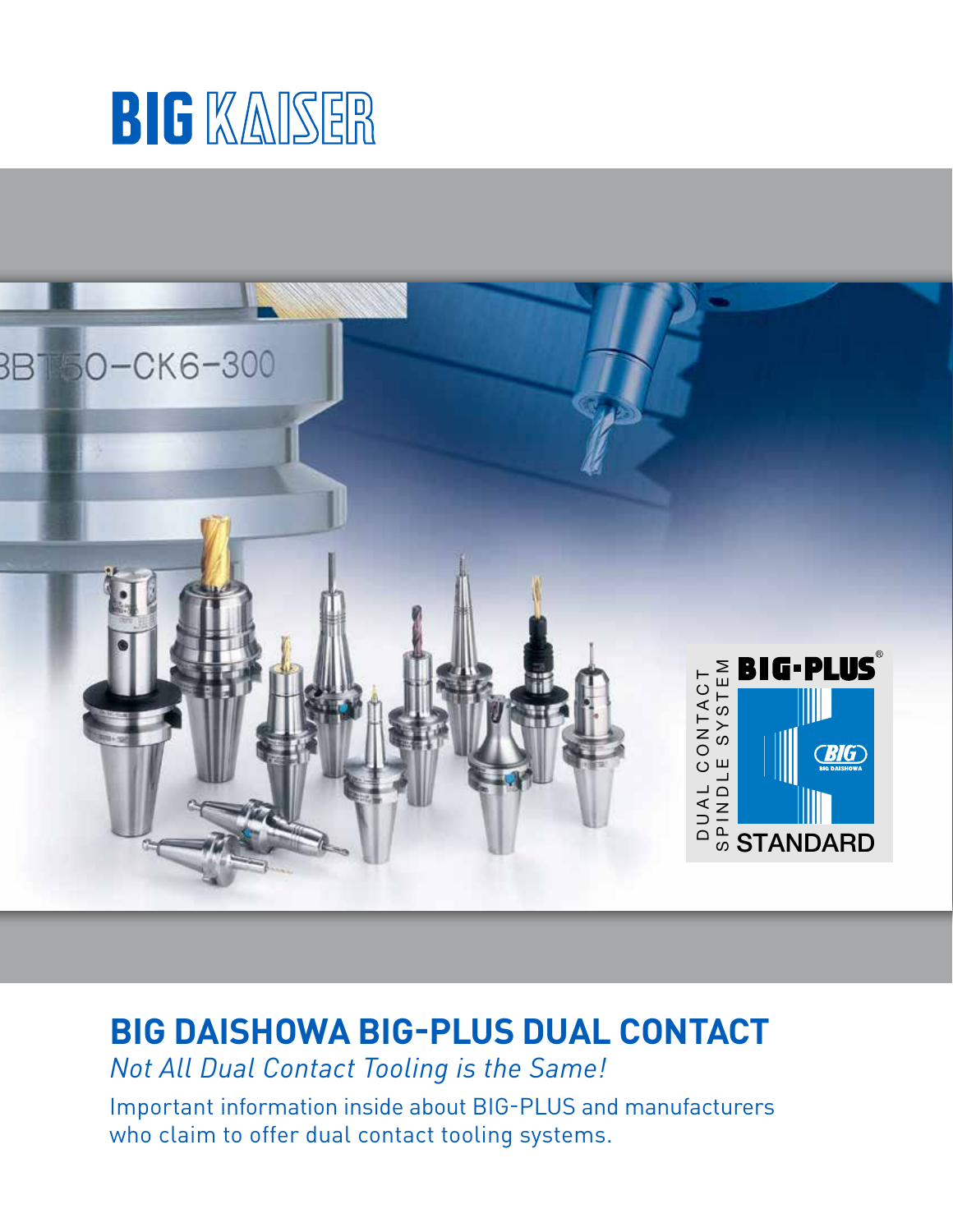

### **BIG-PLUS — The World's Most Rigid Dual Contact Spindle System**

Adopted by more than 100 machine tool builders for over the past 20 years, thousands of machines and tens of thousands of BIG-PLUS tool holders are in operation today. Due to the popularity of BIG-PLUS, many tooling companies, without a proper license agreement, gauges, or manufacturing specifications & tolerances are offering dual contact tooling. The achievement of dual contact is only possible by strict control of flange face location to taper gauge line.





#### **Simultaneous Taper & Flange Fit**

BIG-PLUS surpasses all other spindle concepts while offering interchangeability with existing machines and tool holders.

- Improved surface finish & dimensional accuracy
- Extended tool life
- Prevention of fretting corrosion caused by heavy cutting
- Improvement of ATC repeatability
- Elimination of Z-axial movement at high speeds
- Improved roundness of boring operations

# **Basic Concept**

The BIG-PLUS Spindle System is based on the most current available standards in ASME B5.50, JIS B6339 and DIN 69871. A conventional steep taper tool holder is supported on a reference diameter called the gauge line. On the contrary, a BIG-PLUS tool holder is supported on the flange face, which brings remarkable improvement to rigidity.

#### **Distance Between the Taper Gauge Line and Tool Flange is the Critical Dimension for BIG-PLUS**



# **BIG-PLUS Dual Contact Works on a Very Small Amount of Spindle Elastic Deformation**

Taper contact before clamping is very important and therefore the dimension and tolerance for the flange face is extremely critical to achieving dual contact. There are 3 possible outcomes depending on the actual tool holder specification.

# **The Current Market Contains Many Suppliers of Dual Contact Tooling Who Are NOT Licensed for BIG-PLUS**

Without the license, they have neither the exclusive gauges nor dimensions and tolerances for the critical relationship of taper to flange. We acquired many of these tools from all regions of the world and inspected them with our gauges.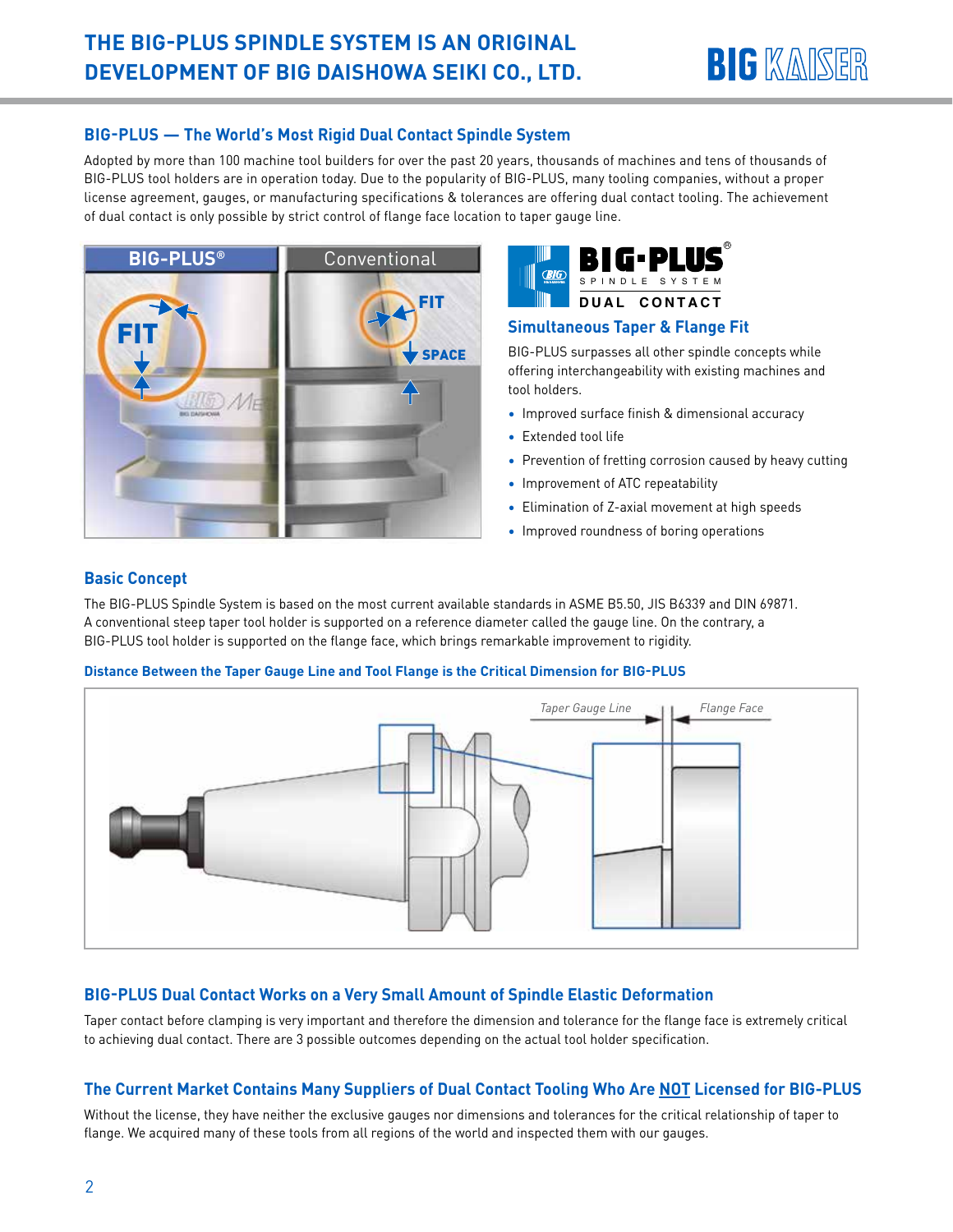# **THE BIG-PLUS SPINDLE SYSTEM IS AN ORIGINAL DEVELOPMENT OF BIG DAISHOWA SEIKI CO., LTD.**







• Dual contact of taper and flange face after clamping







#### **Condition #2 Flange Contact Only Limited or No Taper Contact**

- Poor runout accuracy
- Severe chatter and vibration
- Spindle damage

#### **Condition #3 Taper Contact Only No Flange Contact**

- Features of BIG-PLUS are voided
- Works same as taper-only contact tooling

#### **Inspection Results of Sample Non-Licensed Dual Contact Tooling 25 Samples — 40 & 50 Taper "Dual Contact" Measured According to the BIG-PLUS Standard**